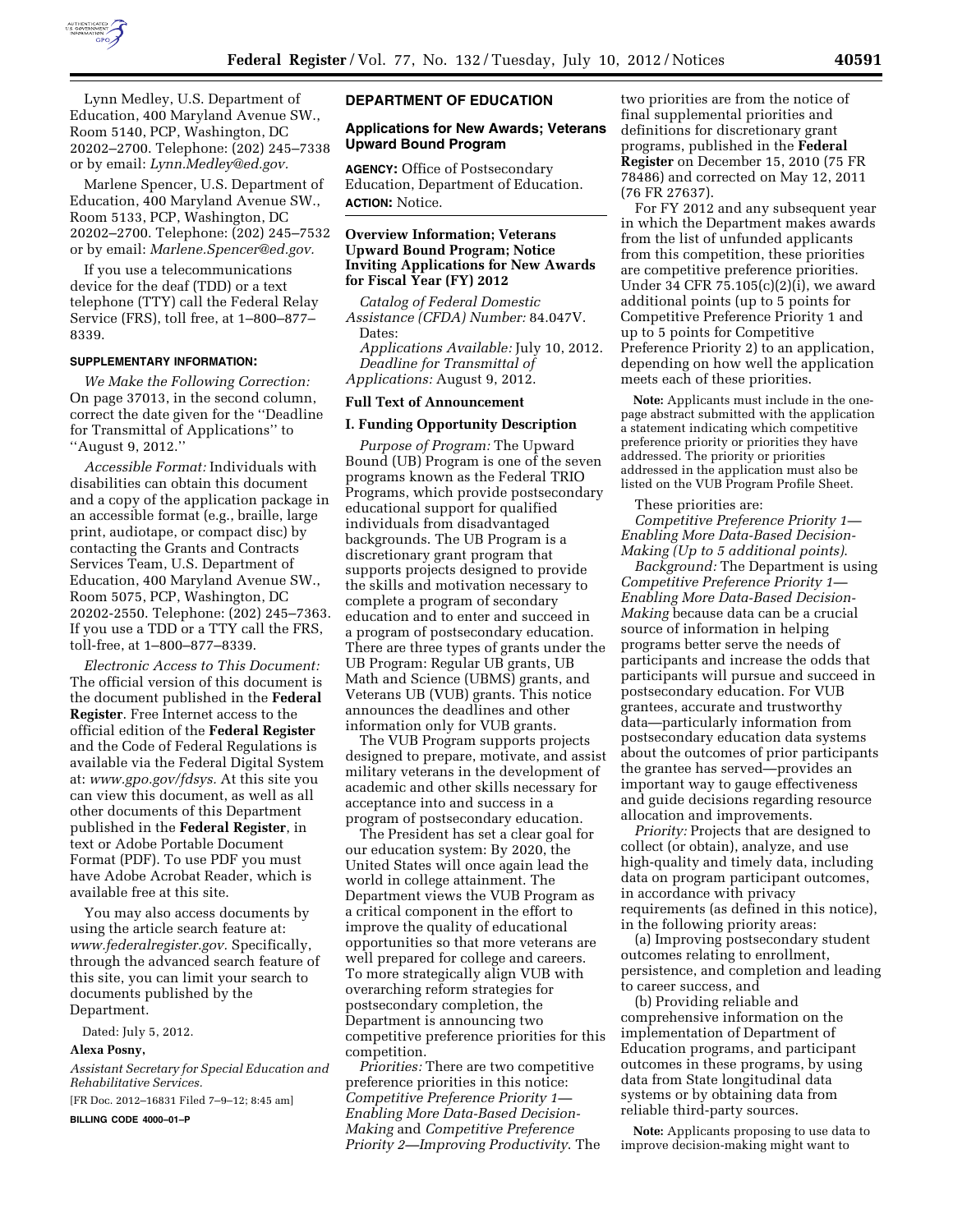consider demonstrating their ability to access, through the State's longitudinal data system or other reliable third-party sources, high-quality, timely, accurate, and reliable data on postsecondary enrollment, course taking, persistence, and completion. Applicants may also want to consider discussing how they would incorporate these data into their projects to increase transparency and improve decision making on the part of veteran participants, especially with respect to preparing for, evaluating, and selecting a program of postsecondary education.

## *Competitive Preference Priority 2— Improving Productivity (Up to 5 additional points)*.

*Background:* The Department is using *Competitive Preference Priority 2— Improving Productivity* because it believes that it is more important than ever to support projects that are designed to significantly increase efficiency in the use of resources while improving student outcomes. A key performance measure for the VUB Program is the efficiency measure—cost per successful outcome, where a successful outcome is defined by the percentage of students enrolling in postsecondary education one year after program completion. Applicants proposing projects designed to decrease their cost per participant while improving student outcomes will be more likely to perform well on this efficiency measure.

*Priority:* Projects that are designed to significantly increase efficiency in the use of time, staff, money, or other resources while improving student learning or other educational outcomes (i.e., outcome per unit of resource). Such projects may include innovative and sustainable uses of technology, modification of school schedules and teacher compensation systems, use of open educational resources (as defined in the notice), or other strategies.

**Note:** The types of projects identified above are suggestions for ways to improve productivity. The Department recognizes that some of these examples, such as modification of teacher compensation systems, may not be relevant for this notice. Other strategies for productivity could include the use of technology, coordination of services, or innovative collaboration with local, State or Federal agencies that have an interest in serving veterans.

**Note:** Applicants addressing this priority might want to consider explaining how they will serve the same or an increased number of students at a lower cost per participant while improving or keeping steady student outcomes. Applicants might also want to consider describing how they will achieve this productivity by increasing efficiency in the use of resources.

*Definitions:* The following definitions are from the notice of final supplemental priorities and definitions for discretionary grant programs, published in the **Federal Register** on December 15, 2010 (75 FR 78486), and corrected on May 12, 2011 (76 FR 27637), and apply to Competitive Preference Priority 1 and Competitive Preference Priority 2.

*Open educational resources (OER)*  means teaching, learning, and research resources that reside in the public domain or have been released under an intellectual property license that permits their free use or repurposing by others.

*Privacy requirements* means the requirements of the Family Educational Rights and Privacy Act (FERPA), 20 U.S.C. 1232g, and its implementing regulations in 34 CFR part 99, the Privacy Act, 5 U.S.C. 552a, as well as all applicable Federal, State, and local requirements regarding privacy.

*Program Authority:* 20 U.S.C. 1070a– 11 and 20 U.S.C. 1070a–13.

*Applicable Regulations:* (a) The Education Department General Administrative Regulations (EDGAR) in 34 CFR parts 74, 75, (except for 75.215 through 75.221), 77, 79, 80, 82, 84, 86, 97, 98, and 99. (b) The Education Department suspension and debarment regulations in 2 CFR part 3485. (c) The regulations for this program in 34 CFR part 645. (d) The notice of final supplemental priorities and definitions for discretionary grant programs, published in the **Federal Register** on December 15, 2010 (75 FR 78486), and corrected on May 12, 2011 (76 FR 27637).

**Note:** The regulations in 34 CFR part 79 apply to all applicants except federally recognized Indian tribes.

**Note:** The regulations in 34 CFR part 86 apply to institutions of higher education (IHEs) only.

### **II. Award Information**

*Type of Award:* Discretionary grants. *Estimated Available Funds:*  \$10,124,058.

Contingent upon the availability of funds and the quality of applications, we may make additional awards in FY 2013 from the list of unfunded applicants from this competition.

*Estimated Range of Awards:* \$250,000 to \$542,529.

*Estimated Average Size of Awards:*  \$280,429.

*Maximum Award:* For new applicants or existing grantees proposing to serve a new target area, the maximum award is equal to \$250,000 to serve at least 125

eligible participants at a cost per participant that does not exceed \$2,000.

*For existing grantees:* For an applicant that is currently receiving a VUB Program grant and applying for a grant to serve the same target area, the maximum award amount is equal to the greater of: (a) \$250,000 to serve at least 125 participants or (b) an amount equal to the applicant's grant award amount for FY 2007, the first year of the previous grant cycle, to serve a number of participants such that the per participant cost does not exceed \$2,250. The applicant must propose to serve at least 125 participants.

For example, an applicant that is eligible for a grant of \$294,750 (an amount equal to the applicant's FY 2007 grant award) and is applying for the full \$294,750 must propose to serve at least 131 participants.

For an applicant that is currently receiving a VUB Program grant that is serving at least 125 participants, but at a cost per participant exceeding \$2,250, the applicant must either: (1) Propose to continue to serve at least 125 participants, but at a reduced award amount that is based on a \$2,250 cost per participant (e.g. \$281,250 to serve 125 participants at a \$2,250 cost per participant); or (2) request an award amount equal to the applicant's grant award amount for FY 2007, but increase the number of participants proposed to be served, such that the per participant cost does not exceed \$2,250.

For an applicant that is currently receiving a VUB Program grant that serves fewer than 125 participants, the applicant must propose to serve at least 125 participants, even if current per participant cost levels are at or below \$2,250. For example, an applicant that is eligible for a grant of \$250,000 (an amount equal to the applicant's FY 2007 grant award) and is applying for the full \$250,000 must propose to serve at least 125 participants at a cost per participant of \$2,000.

Pursuant to 34 CFR 645.43(a), we will reject any application that proposes a budget exceeding the maximum amount described in this section for a single budget period of 12 months. We will also reject any application that proposes a budget to serve fewer than 125 participants or proposes a budget that exceeds the maximum per participant cost, as explained earlier in this section.

*Estimated Number of Awards:* 34.

**Note:** The Department is not bound by any estimates in this notice.

*Project Period:* 60 months.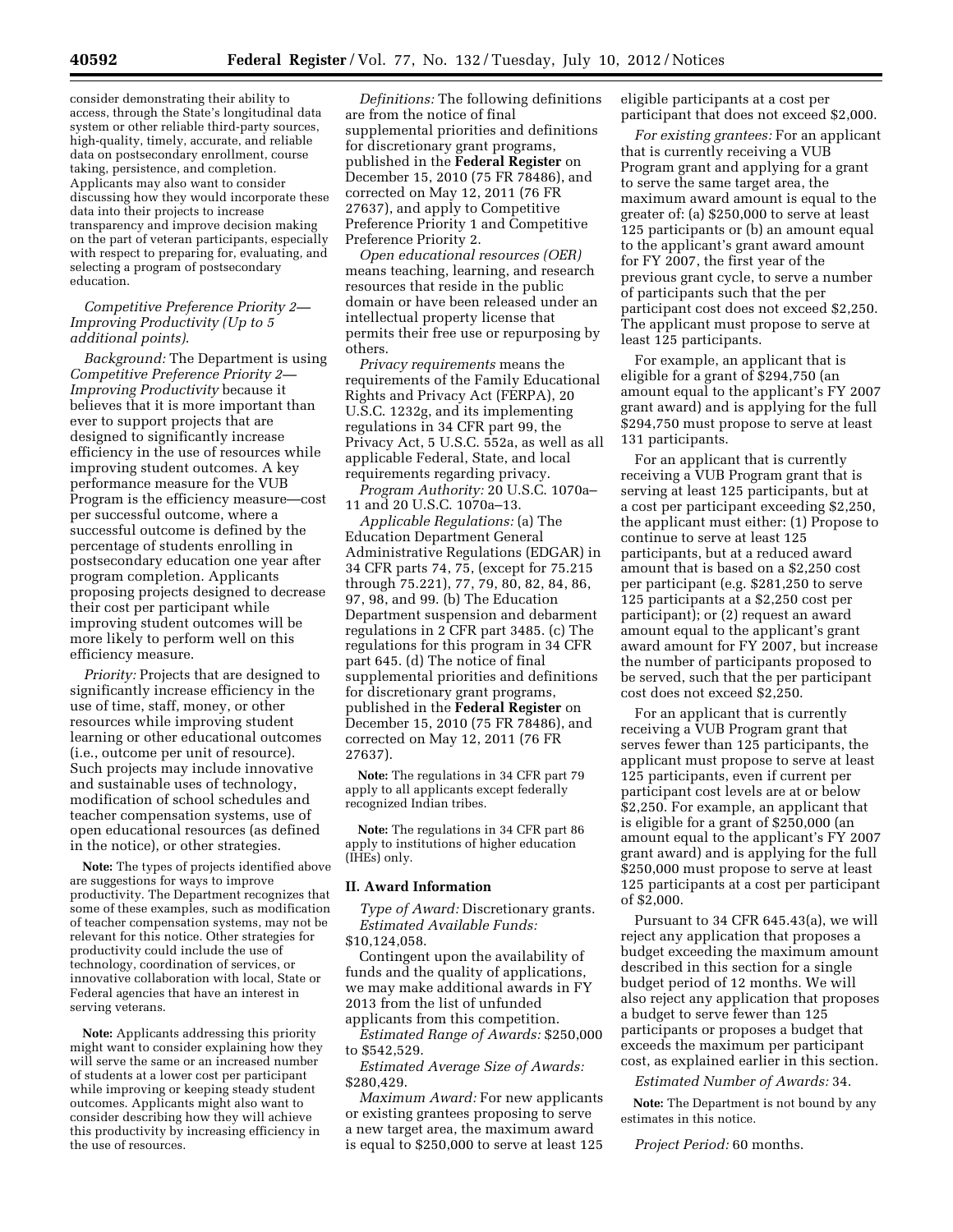## **III. Eligibility Information**

1. *Eligible Applicants:* Institutions of higher education; public and private agencies and organizations, including community-based organizations with experience in serving disadvantaged youth; secondary schools; and combinations of these institutions, agencies, and organizations.

2. *Cost Sharing or Matching:* This program does not require cost sharing or matching.

3. *Other:* An applicant may submit more than one application for a VUB grant as long as each application describes a project that serves a different target area or target school or another designated different population (34 CFR 645.20(a)). The Secretary is not designating any additional populations for which an applicant may submit a separate application under this competition (34 CFR 645.20(b)).

### **IV. Application and Submission Information**

1. *Address to Request Application Package:* You can obtain an application package via the Internet by downloading the package from the program Web site at: *[http://www2.ed.gov/programs/](http://www2.ed.gov/programs/triovub/index.html)  [triovub/index.html](http://www2.ed.gov/programs/triovub/index.html)*. You can also request a copy of the application package from: Kenneth Foushee, Veterans Upward Bound Program, U.S. Department of Education, 1990 K Street NW., suite 7000, Washington, DC 20006–8510. Telephone: (202) 502–7600 or by email: *[TRIO@ed.gov](mailto:TRIO@ed.gov)*.

If you use a telecommunications device for the deaf (TDD) or a text telephone (TTY), call the Federal Relay Service (FRS), toll free, at 1–800–877– 8339.

Individuals with disabilities can obtain a copy of the application package in an accessible format (e.g., braille, large print, audiotape, or compact disc) by contacting the program contact person listed in this section.

2. *Content and Form of Application Submission:* Requirements concerning the content of an application, together with the forms you must submit, are in the application package for this program.

Page Limit: The application narrative is where you, the applicant, address the selection criteria that reviewers use to evaluate your application. You must limit the application narrative (Part III) to no more than 60 pages. However, any application addressing the competitive preference priorities may include up to four additional pages for each priority addressed (a total of eight pages if both priorities are addressed) in a separate section of the application submission to discuss how the application meets the competitive preference priority or priorities. These additional pages cannot be used for or transferred to the project narrative. Partial pages will count as a full page toward the page limit. For purpose of determining compliance with the page limit, each page on which there are words will be counted as one full page. Each applicant must use the following standards:

• A ''page'' is 8.5″ x 11″, on one side only, with 1″ margins at the top, bottom, and both sides.

• Double space (no more than three lines per vertical inch) all text in the application narrative, except titles, headings, footnotes, quotations, references, and captions, as well as all text in charts, tables, figures, and graphs.

• Use a font that is either 12-point or larger.

• Use one of the following fonts: Times New Roman, Courier, Courier New, or Arial. An application submitted in any other font (including Times Roman and Arial Narrow) will not be accepted.

The page limit does not apply to Part I, the Application for Federal Assistance Face Sheet (SF 424); Part II, the budget information summary form (ED Form 524); the assurances and certifications; the VUB Program Profile; or the onepage Project Abstract narrative. If you include any attachments or appendices, these items will be counted as part of Part III, the application narrative, for purposes of the page-limit requirement. You must include your complete response to the selection criteria, which also includes the budget narrative, in Part III, the application narrative.

We will reject your application if you exceed the page limit.

3. *Submission Dates and Times: Applications Available:* July 10, 2012. *Deadline for Transmittal of Applications:* August 9, 2012.

Applications for grants under this program must be submitted electronically using the Grants.gov Apply site (Grants.gov). For information (including dates and times) about how to submit your application electronically, or in paper format by mail or hand delivery if you qualify for an exception to the electronic submission requirement, please refer to section IV. 7. *Other Submission Requirements* of this notice.

We do not consider an application that does not comply with the deadline requirements.

Individuals with disabilities who need an accommodation or auxiliary aid in connection with the application process should contact the person listed

## under **FOR FURTHER INFORMATION**

**CONTACT** in Section VII of this notice. If the Department provides an accommodation or auxiliary aid to an individual with a disability in connection with the application process, the individual's application remains subject to all other requirements and limitations in this notice.

4. *Intergovernmental Review:* This program is subject to Executive Order 12372 and the regulations in 34 CFR part 79. Information about Intergovernmental Review of Federal Programs under Executive Order 12372 is in the application package for this program.

5. *Funding Restrictions:* We specify unallowable costs in 34 CFR 645.41. We reference additional regulations outlining funding restrictions in the *Applicable Regulations* section of this notice.

6. *Data Universal Numbering System Number, Taxpayer Identification Number, and Central Contractor Registry:* To do business with the Department of Education, you must—

a. Have a Data Universal Numbering System (DUNS) number and a Taxpayer Identification Number (TIN);

b. Register both your DUNS number and TIN with the Central Contractor Registry (CCR), the Government's primary registrant database;

c. Provide your DUNS number and TIN on your application; and

d. Maintain an active CCR registration with current information while your application is under review by the Department and, if you are awarded a grant, during the project period.

You can obtain a DUNS number from Dun and Bradstreet. A DUNS number can be created within one business day.

If you are a corporate entity, agency, institution, or organization, you can obtain a TIN from the Internal Revenue Service. If you are an individual, you can obtain a TIN from the Internal Revenue Service or the Social Security Administration. If you need a new TIN, please allow two to five weeks for your TIN to become active.

The CCR registration process may take five or more business days to complete. If you are currently registered with the CCR, you may not need to make any changes. However, please make certain that the TIN associated with your DUNS number is correct. Also note that you will need to update your CCR registration on an annual basis. This may take three or more business days to complete.

In addition, if you are submitting your application via Grants.gov, you must (1) be designated by your organization as an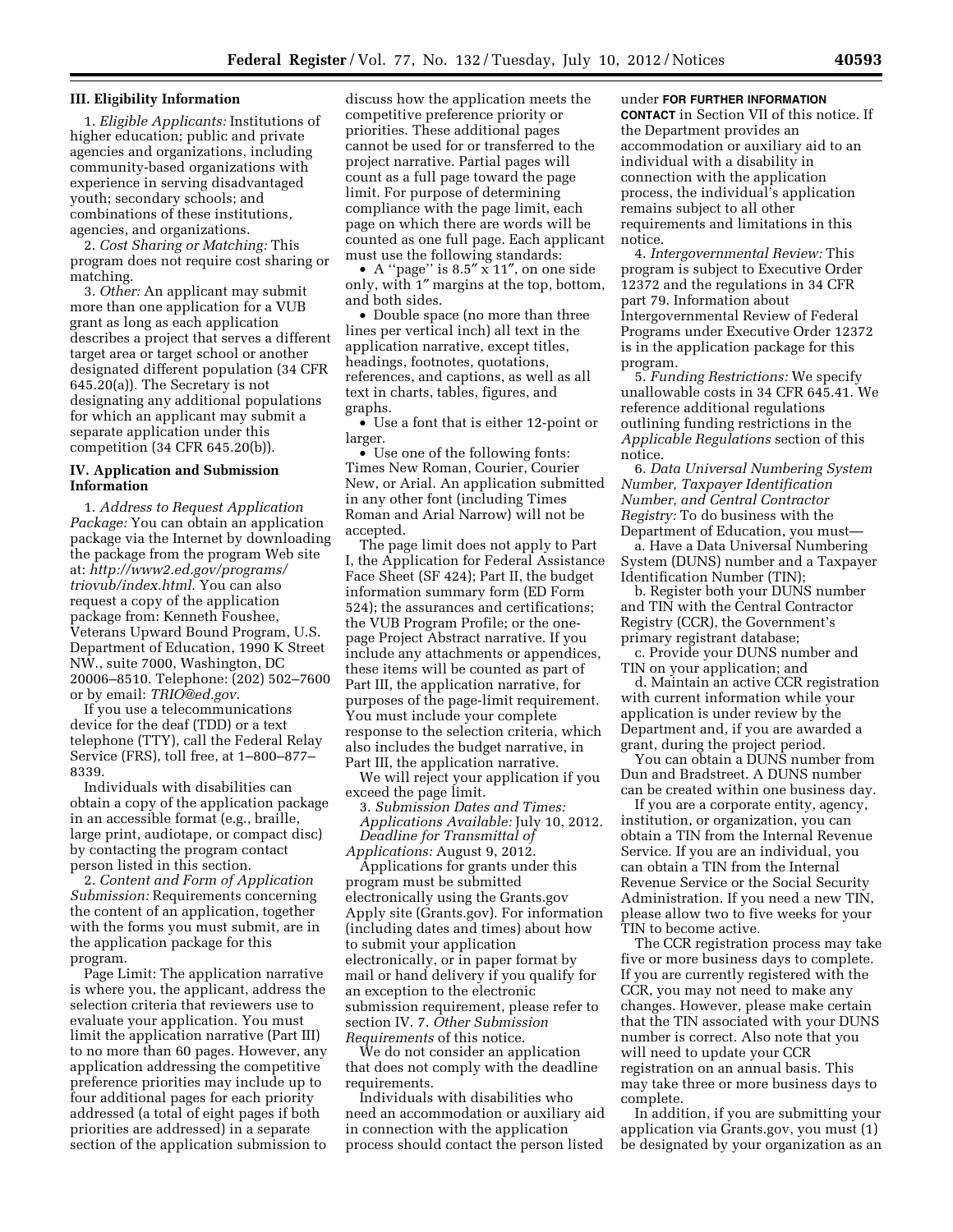Authorized Organization Representative (AOR); and (2) register yourself with Grants.gov as an AOR. Details on these steps are outlined at the following Grants.gov Web page: *[www.grants.gov/](http://www.grants.gov/applicants/get_registered.jsp) [applicants/get](http://www.grants.gov/applicants/get_registered.jsp)*\_*registered.jsp.* 

7. *Other Submission Requirements:*  Applications for grants under this program must be submitted electronically unless you qualify for an exception to this requirement in accordance with the instructions in this section.

a. *Electronic Submission of Applications.* 

Applications for grants under the Veterans Upward Bound Grant Competition, CFDA number 84.047V, must be submitted electronically using the Governmentwide Grants.gov Apply site at *[www.Grants.gov.](http://www.Grants.gov)* Through this site, you will be able to download a copy of the application package, complete it offline, and then upload and submit your application. You may not email an electronic copy of a grant application to us.

We will reject your application if you submit it in paper format unless, as described elsewhere in this section, you qualify for one of the exceptions to the electronic submission requirement and submit, no later than two weeks before the application deadline date, a written statement to the Department that you qualify for one of these exceptions. Further information regarding calculation of the date that is two weeks before the application deadline date is provided later in this section under *Exception to Electronic Submission Requirement.* 

You may access the electronic grant application for the Veterans Upward Bound Grant competition at *[www.Grants.gov.](http://www.Grants.gov)* You must search for the downloadable application package for this competition by the CFDA number. Do not include the CFDA number's alpha suffix in your search (e.g., search for 84.047, not 84.047V).

Please note the following:

• When you enter the Grants.gov site, you will find information about submitting an application electronically through the site, as well as the hours of operation.

• Applications received by Grants.gov are date and time stamped. Your application must be fully uploaded and submitted and must be date and time stamped by the Grants.gov system no later than 4:30:00 p.m., Washington, DC time, on the application deadline date. Except as otherwise noted in this section, we will not accept your application if it is received—that is, date and time stamped by the Grants.gov system—after 4:30:00 p.m., Washington,

DC time, on the application deadline date. We do not consider an application that does not comply with the deadline requirements. When we retrieve your application from Grants.gov, we will notify you if we are rejecting your application because it was date and time stamped by the Grants.gov system after 4:30:00 p.m., Washington, DC time, on the application deadline date.

• The amount of time it can take to upload an application will vary depending on a variety of factors, including the size of the application and the speed of your Internet connection. Therefore, we strongly recommend that you do not wait until the application deadline date to begin the submission process through Grants.gov.

• You should review and follow the Education Submission Procedures for submitting an application through Grants.gov that are included in the application package for this competition to ensure that you submit your application in a timely manner to the Grants.gov system. You can also find the Education Submission Procedures pertaining to Grants.gov under News and Events on the Department's G5 system home page at *[http://www.G5.gov.](http://www.G5.gov)* 

• You will not receive additional point value because you submit your application in electronic format, nor will we penalize you if you qualify for an exception to the electronic submission requirement, as described elsewhere in this section, and submit your application in paper format.

• You must submit all documents electronically, including all information you typically provide on the following forms: The Application for Federal Assistance (SF 424), the Department of Education Supplemental Information for SF 424, Budget Information—Non-Construction Programs (ED 524), and all necessary assurances and certifications.

• You must upload any narrative sections and all other attachments to your application as files in a PDF (Portable Document) read-only, nonmodifiable format. Do not upload an interactive or fillable PDF file. If you upload a file type other than a readonly, non-modifiable PDF or submit a password-protected file, we will not review that material.

• Your electronic application must comply with any page-limit requirements described in this notice.

• After you electronically submit your application, you will receive from Grants.gov an automatic notification of receipt that contains a Grants.gov tracking number. (This notification indicates receipt by Grants.gov only, not receipt by the Department.) The Department then will retrieve your

application from Grants.gov and send a second notification to you by email. This second notification indicates that the Department has received your application and has assigned your application a PR/Award number (an EDspecified identifying number unique to your application).

• We may request that you provide us original signatures on forms at a later date.

*Application Deadline Date Extension in Case of Technical Issues with the Grants.gov System:* If you are experiencing problems submitting your application through Grants.gov, please contact the Grants.gov Support Desk, toll free, at 1–800–518–4726. You must obtain a Grants.gov Support Desk Case Number and must keep a record of it.

If you are prevented from electronically submitting your application on the application deadline date because of technical problems with the Grants.gov system, we will grant you an extension until 4:30:00 p.m., Washington, DC time, the following business day to enable you to transmit your application electronically or by hand delivery. You also may mail your application by following the mailing instructions described elsewhere in this notice.

If you submit an application after 4:30:00 p.m., Washington, DC time, on the application deadline date, please contact the person listed under **FOR FURTHER INFORMATION CONTACT** in Section VII of this notice and provide an explanation of the technical problem you experienced with Grants.gov, along with the Grants.gov Support Desk Case Number. We will accept your application if we can confirm that a technical problem occurred with the Grants.gov system and that that problem affected your ability to submit your application by 4:30:00 p.m., Washington, DC time, on the application deadline date. The Department will contact you after a determination is made on whether your application will be accepted.

**Note:** The extensions to which we refer in this section apply only to the unavailability of, or technical problems with, the Grants.gov system. We will not grant you an extension if you failed to fully register to submit your application to Grants.gov before the application deadline date and time or if the technical problem you experienced is unrelated to the Grants.gov system.

*Exception to Electronic Submission Requirement:* You qualify for an exception to the electronic submission requirement, and may submit your application in paper format, if you are unable to submit an application through the Grants.gov system because––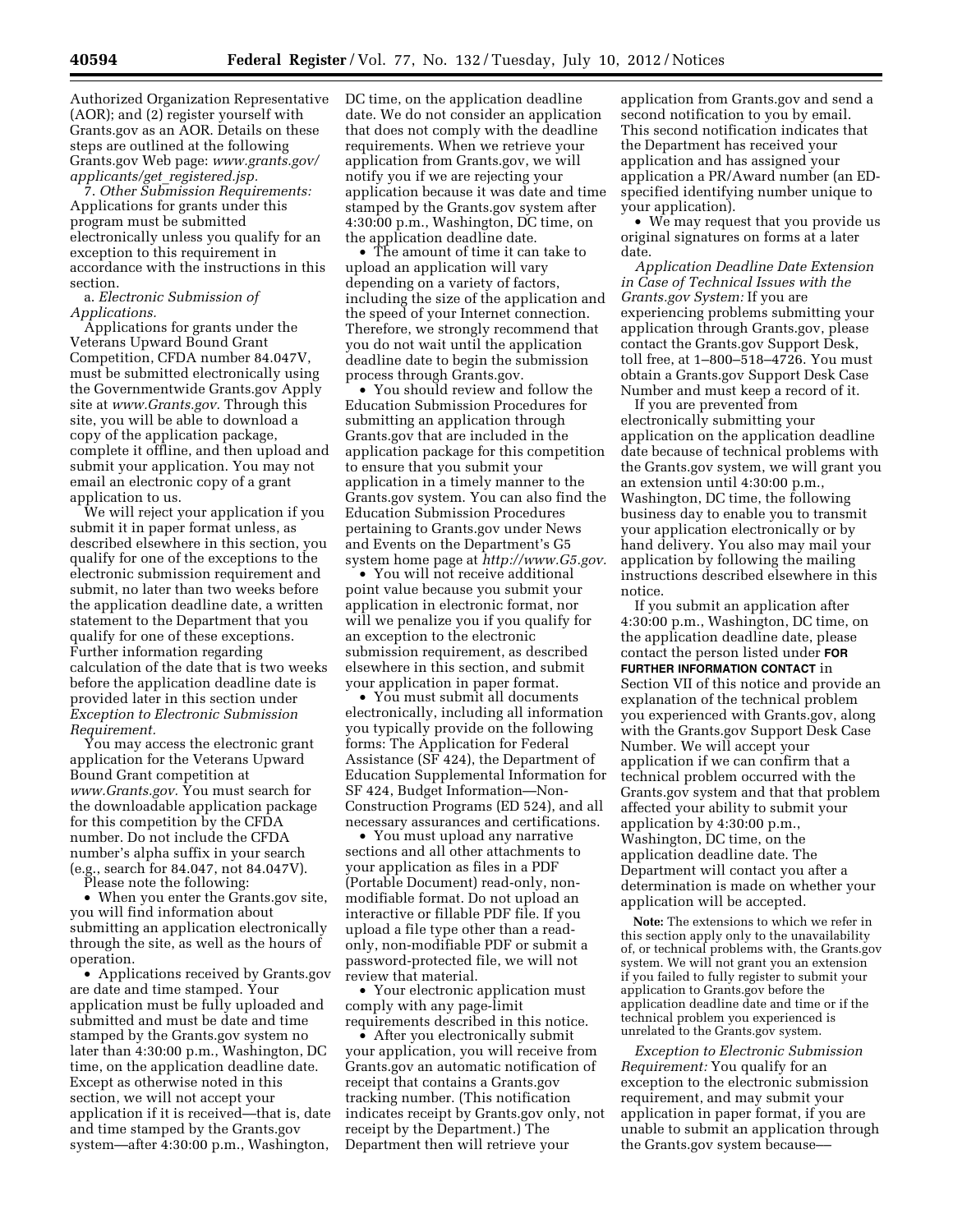• You do not have access to the Internet; or

• You do not have the capacity to upload large documents to the Grants.gov system; and

• No later than two weeks before the application deadline date (14 calendar days; or, if the fourteenth calendar day before the application deadline date falls on a Federal holiday, the next business day following the Federal holiday), you mail or fax a written statement to the Department, explaining which of the two grounds for an exception prevent you from using the Internet to submit your application.

If you mail your written statement to the Department, it must be postmarked no later than two weeks before the application deadline date. If you fax your written statement to the Department, we must receive the faxed statement no later than two weeks before the application deadline date.

Address and mail or fax your statement to: Kenneth Foushee, U.S. Department of Education, 1990 K St. NW., Room 7000, Washington, DC 20006–8510. Fax: (202) 502–7857.

Your paper application must be submitted in accordance with the mail or hand delivery instructions described in this notice.

b. *Submission of Paper Applications by Mail.* 

If you qualify for an exception to the electronic submission requirement, you may mail (through the U.S. Postal Service or a commercial carrier) your application to the Department. You must mail the original and two copies of your application, on or before the application deadline date, to the Department at the following address: U.S. Department of Education, Application Control Center, Attention: (CFDA Number 84.047V) LBJ Basement Level 1, 400 Maryland Avenue SW., Washington, DC 20202–4260.

You must show proof of mailing consisting of one of the following:

(1) A legibly dated U.S. Postal Service postmark.

(2) A legible mail receipt with the date of mailing stamped by the U.S. Postal Service.

(3) A dated shipping label, invoice, or receipt from a commercial carrier.

(4) Any other proof of mailing acceptable to the Secretary of the U.S. Department of Education.

If you mail your application through the U.S. Postal Service, we do not accept either of the following as proof of mailing:

(1) A private metered postmark.

(2) A mail receipt that is not dated by the U.S. Postal Service.

If your application is postmarked after the application deadline date, we will not consider your application.

**Note:** The U.S. Postal Service does not uniformly provide a dated postmark. Before relying on this method, you should check with your local post office.

## c. *Submission of Paper Applications by Hand Delivery.*

If you qualify for an exception to the electronic submission requirement, you (or a courier service) may deliver your paper application to the Department by hand. You must deliver the original and two copies of your application by hand, on or before the application deadline date, to the Department at the following address: U.S. Department of Education, Application Control Center, Attention: (CFDA Number 84.047V) 550 12th Street SW., Room 7041, Potomac Center Plaza, Washington, DC 20202–4260.

The Application Control Center accepts hand deliveries daily between 8:00 a.m. and 4:30:00 p.m., Washington, DC time, except Saturdays, Sundays, and Federal holidays.

**Note for Mail or Hand Delivery of Paper Applications:** If you mail or hand deliver your application to the Department—

(1) You must indicate on the envelope and—if not provided by the Department—in Item 11 of the SF 424 the CFDA number, including suffix letter, if any, of the competition under which you are submitting your application; and

(2) The Application Control Center will mail to you a notification of receipt of your grant application. If you do not receive this notification within 15 business days from the application deadline date, you should call the U.S. Department of Education Application Control Center at (202) 245– 6288.

#### **V. Application Review Information**

1. *Selection Criteria:* The selection criteria for this competition are from 34 CFR 645.31 and are listed in the application package.

**Note:** With the changes made to the Higher Education Act of 1965, as amended by the Higher Education Opportunity Act of 2008, the VUB Program objectives have been standardized and the Department has updated 34 CFR 645.31(b) accordingly. (See 75 FR 65712, 65786–65787 (October 26, 2010).) Please note that applicants are required to use these objectives to measure performance under the program. Specifically, under the ''Objectives'' section of the selection criterion, 34 CFR 645.31(b)(2), which is worth nine points, applicants should address the standardized objectives related to (a) academic performance on standardized test (2 points), (b) education program retention and completion (3 points), (c) postsecondary enrollment (3 points), and (d) postsecondary completion (1 point).

2. *Review and Selection Process:* A panel of non-Federal readers will review each application in accordance with the selection criteria and the competitive preference priorities, pursuant to 34 CFR 645.30. The individual scores of the readers will be added and the sum divided by the number of readers to determine the reader score received in the review process. In accordance with 34 CFR 645.32, the Secretary will evaluate the prior experience (PE) of applicants that received a VUB Program project grant for project years 2008– 2009, 2009–2010, and 2010–2011. Based upon that evaluation, the Secretary adds PE points earned to the application's averaged reader score to determine the total score for each application. The Secretary makes new grants in rank order on the basis of the total of the average reader score and PE points awarded to each application. Pursuant to 34 CFR 645.30(c), if there are insufficient funds for all applications with the same total scores, the Secretary will choose among the tied applications so as to serve geographical areas that have been underserved by the VUB Program. The Secretary will not make a new grant to an applicant if the applicant's prior project involved the fraudulent use of program funds.

We remind potential applicants that in reviewing applications in any discretionary grant competition, the Secretary may consider, under 34 CFR 75.217(d)(3), the past performance of the applicant in carrying out a previous award, such as the applicant's use of funds, achievement of project objectives, and compliance with grant conditions. The Secretary may also consider whether the applicant failed to submit a timely performance report or submitted a report of unacceptable quality.

In addition, in making a competitive grant award, the Secretary also requires various assurances including those applicable to Federal civil rights laws that prohibit discrimination in programs or activities receiving Federal financial assistance from the Department (34 CFR 100.4, 104.5, 106.4, 108.8, and 110.23).

3. *Special Conditions:* Under 34 CFR 74.14 and 80.12, the Secretary may impose special conditions on a grant if the applicant or grantee is not financially stable; has a history of unsatisfactory performance; has a financial or other management system that does not meet the standards in 34 CFR parts 74 or 80, as applicable; has not fulfilled the conditions of a prior grant; or is otherwise not responsible.

# **VI. Award Administration Information**

1. *Award Notices:* If your application is successful, we notify your U.S. Representative and U.S. Senators and